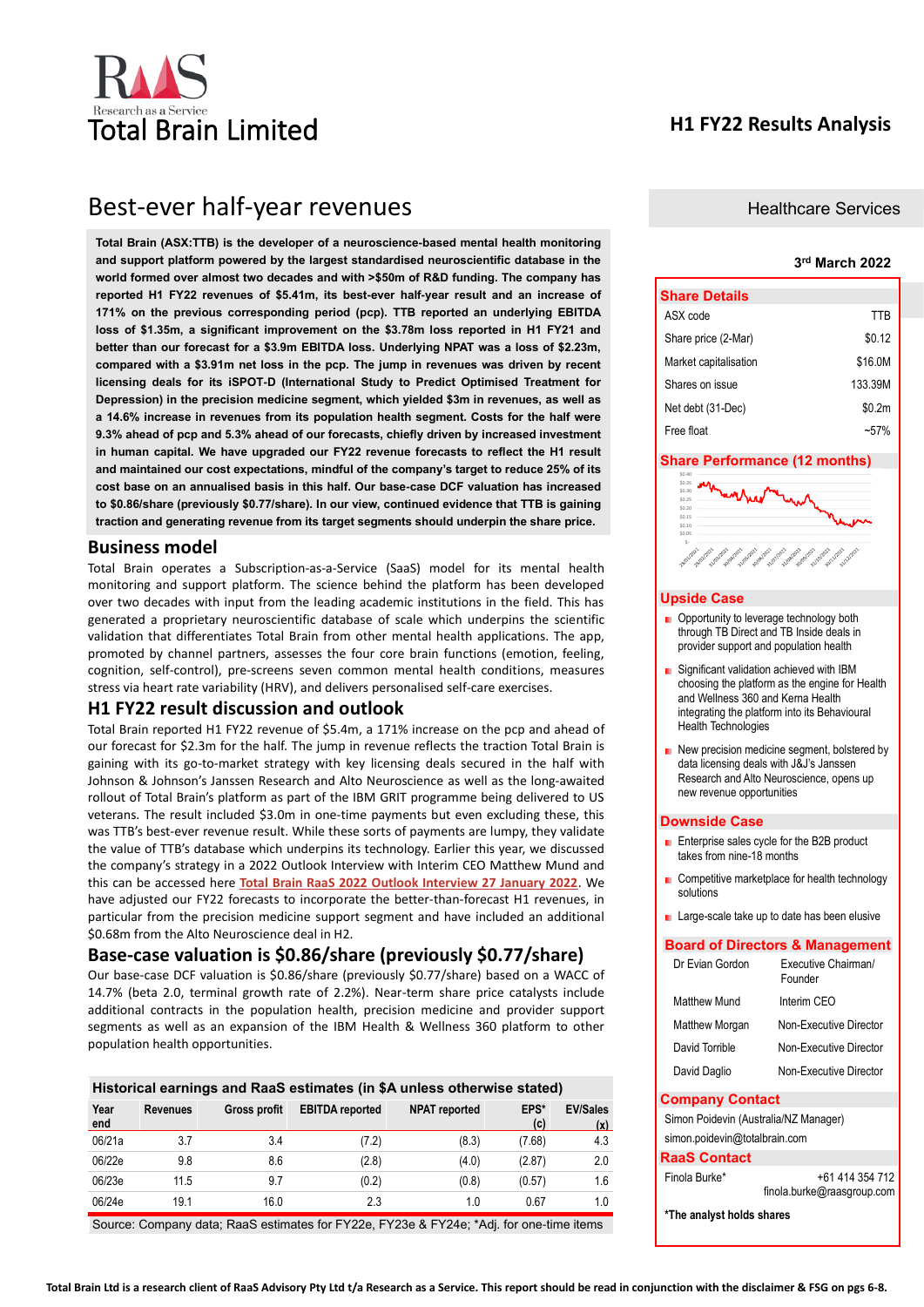

# **H1 FY22 Results Analysis**

Total Brain has reported revenues of \$5.4m, including \$3.0m from its precision medicine and pharma support segment after licensing its iSPOT-D study to Johnson & Johnson's Janssen Research and Development and Alto Neuroscience. These deals are part of a new effort by the company to leverage its extensive dataset, one of its key differentiators in the mental health market, and while they may be lumpy, they provide significant validation to the value within Total Brain's database. The company noted that Annual Recurring Revenue, a key measure of sustainable contacted revenue to the company at that point in time, was \$4.86m at the end of CY2021, an increase of 36% on the pcp. Cost of sales increased to \$0.59m for the half from \$0.14m a year ago, resulting in a gross profit margin of 89% in the half, which was ahead of our forecasts. Employee costs for the half were \$4.28m, up from \$4.02m a year ago and a little ahead of our forecast for \$4.03m. Operating costs were just 3% ahead of our forecasts and 15% ahead of the same period in FY21.

#### **Exhibit 1: Total Brain H1 FY22 versus H1 FY21 and RaaS forecasts (in A\$m)**

|                                     | <b>H1 FY21</b> | <b>H11 FY22</b> | $%$ change | <b>RaaS forecast</b> |
|-------------------------------------|----------------|-----------------|------------|----------------------|
| Revenue                             | 2.0            | 5.4             | 170.5%     | 2.3                  |
| Gross profit                        | 1.9            | 4.8             | 158.9%     | 1.9                  |
| <b>EBITDA</b> underlying            | (3.8)          | (1.3)           | $(64.4\%)$ | (3.9)                |
| <b>EBIT</b> underlying              | (4.0)          | (2.1)           | (47.8%)    | (4.1)                |
| NPAT adjusted                       | (3.9)          | (2.2)           | $(43.1\%)$ | (4.3)                |
| NPAT reported                       | (4.1)          | (2.6)           | (36.2%)    | (4.3)                |
| Course: Company data Boos optimates |                |                 |            |                      |

Source: Company data, RaaS estimates

Total Brain has re-cast its revenue segments to reflect its target markets. As the following exhibit shows, all segments generated strong growth over the same period in FY21 and outperformed our expectations.

## **Exhibit 2: Total Brain Q2 FY22 versus Q2 FY21 and Q1 FY22 (in A\$m)**

|                                   | <b>H1 FY21</b> | <b>H1 FY22</b> | $%$ change | <b>RaaS</b> forecast |
|-----------------------------------|----------------|----------------|------------|----------------------|
| Population Health                 | 1.83           | 2.10           | 14.6       | 2.08                 |
| Provider Support                  | 0.14           | 0.20           | 40.0       | 0.16                 |
| Precision Medicine/Pharma Support | 0.00           | 3.01           | nm         | 0.00                 |
| Other Revenue                     | 0.02           | 0.10           | 332.7      | 0.06                 |
| <b>Total Revenue</b>              | 2.00           | 5.41           | 170.5      | 2.29                 |
| Source: Company reports           |                |                |            |                      |

# **Earnings Adjustments to FY22 and FY23**

We have upgraded our revenue forecasts for FY22 to reflect the additional revenues generated in H1 FY22 and this has flowed through to our EBITDA and NPAT forecasts. We have kept in focus the company's recent cost-reduction programme which should be reflected in H2 FY22 and FY23, hence the upgrade to our FY23 operating results

#### **Exhibit 3: Earnings adjustments FY22 old FY22 new FY23 old FY23 new** Revenue 11.5 and 11.5 and 11.5 and 11.6 and 11.6 and 11.6 and 11.6 and 11.5 and 11.5 and 11.5 and 11.5 and 11.5 Gross profit 5.9 8.6 9.6 9.7 EBITDA underlying (5.4) (5.4) (2.8) (1.5) (0.2) EBIT underlying (5.9) (3.7) (2.0) (3.7) (2.0) (0.7) NPAT underlying (6.2) (6.2) (4.0) (1.6) (0.8) Source: RaaS estimates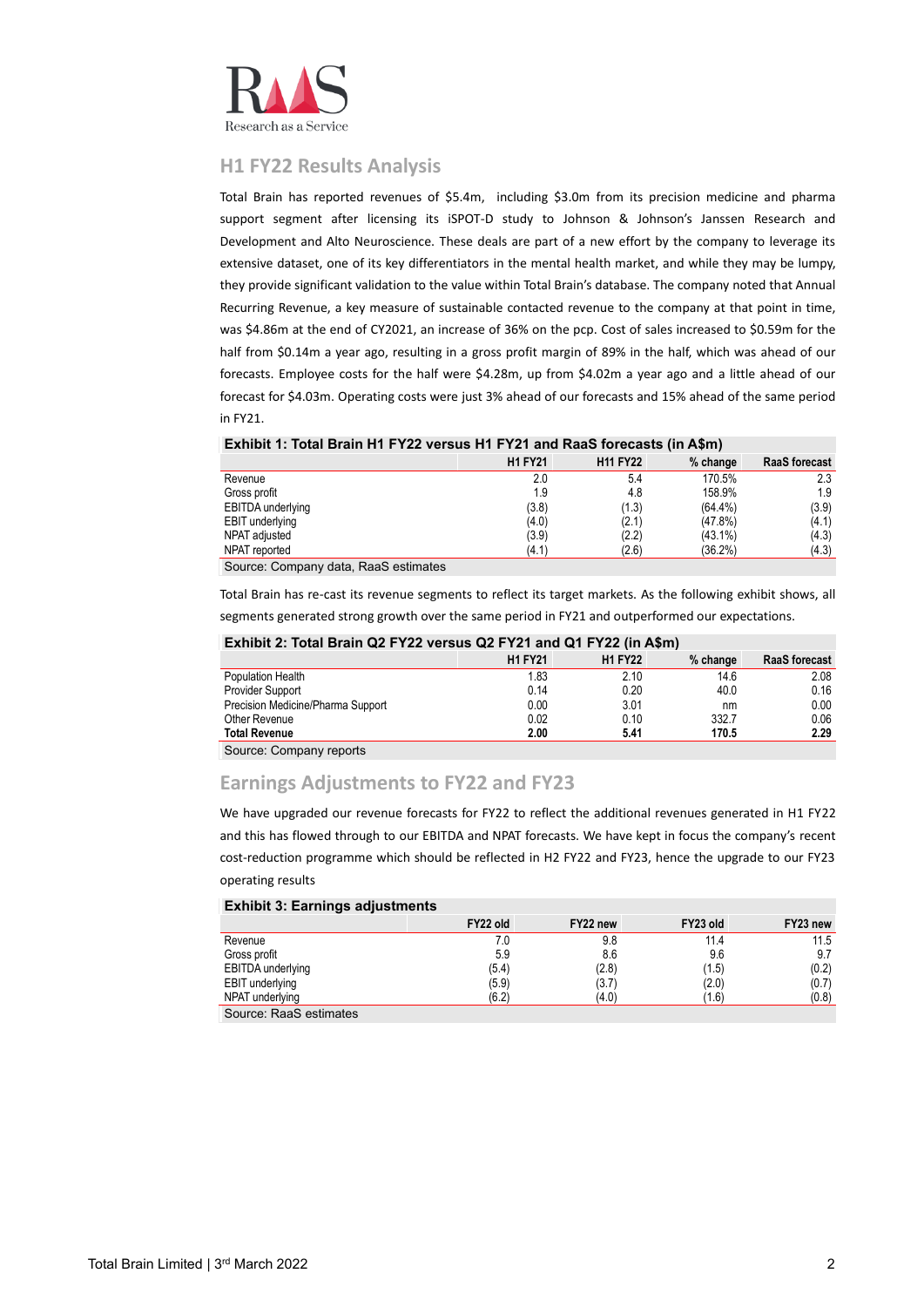

# **DCF Valuation**

We are of the view that the discounted cashflow methodology is the most appropriate methodology for valuing early-stage companies. Our base-case DCF valuation of Total Brain is \$115.4m which derives a \$0.86/share valuation (previously \$0.77/share). Our terminal value is \$0.38/share within this valuation.

### **Exhibit 4: Base-case DCF valuation**

| <b>Parameters</b>               | <b>Outcome</b> |
|---------------------------------|----------------|
| Discount rate / WACC            | 14.7%          |
| Beta                            | 2.0            |
| Terminal growth rate assumption | 2.20%          |
| Sum of PV (\$m)                 | 64.4           |
| PV of terminal value (\$m)      | 51.2           |
| PV of enterprise (\$m)          | 115.6          |
| Debt (cash) (\$m)               | (0.2)          |
| Net value - shareholder (\$m)   | 115.4          |
| No. of shares on issue (m)      | 133.4          |
| <b>NPV</b>                      | \$0.86         |
| Source: RaaS estimates          |                |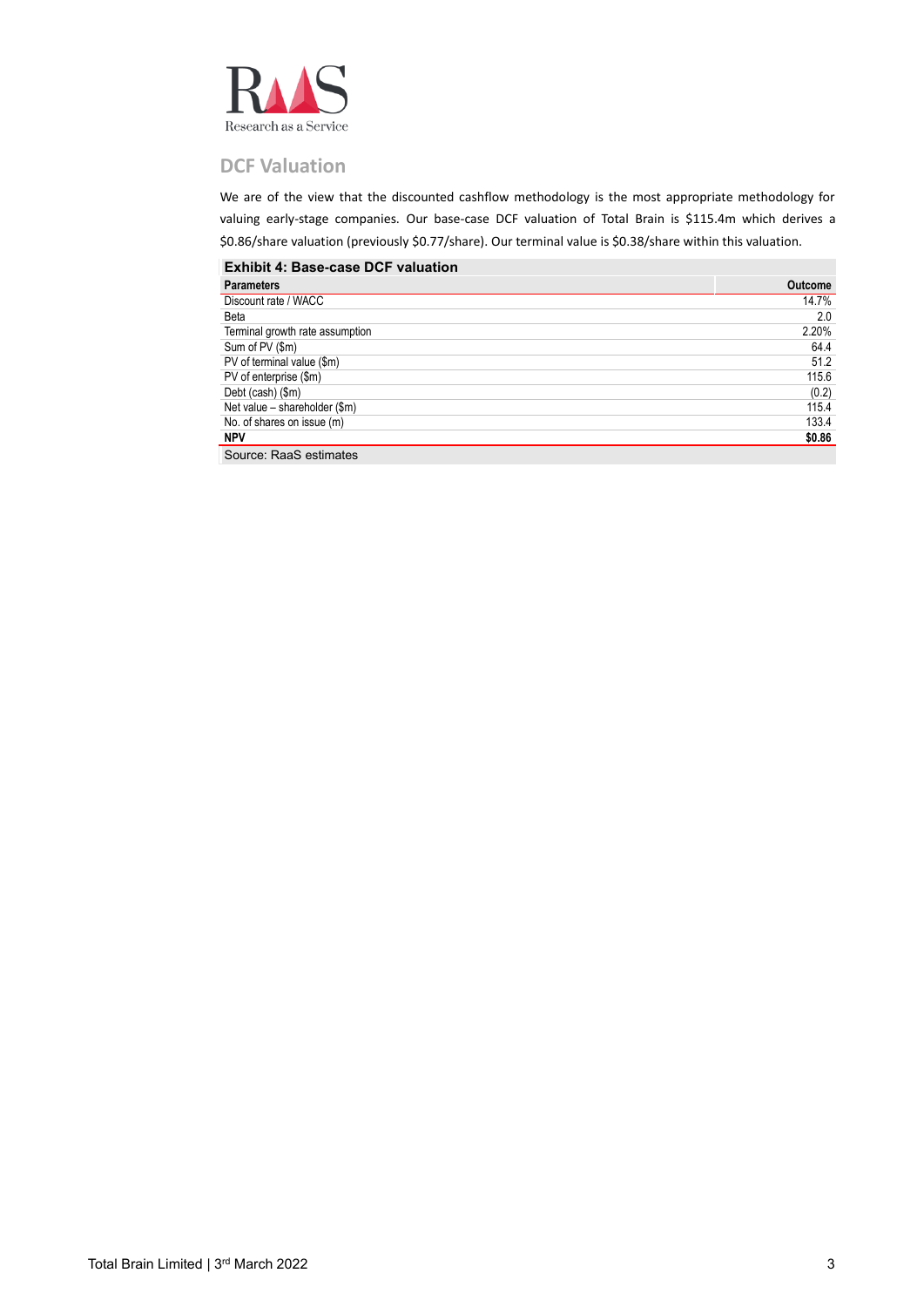

## **Exhibit 5: Financial Year Financial Summary (In A\$m)**

| Total Brain (TTB.AX)        |              |              |        |         |        | Share price (1 March 2022)                |              |                |                |                | A\$            | 0.12           |
|-----------------------------|--------------|--------------|--------|---------|--------|-------------------------------------------|--------------|----------------|----------------|----------------|----------------|----------------|
| Profit and Loss (A\$m)      |              |              |        |         |        | Interim (A\$m)                            | <b>H121A</b> | <b>H221A</b>   | <b>H122F</b>   | <b>H222F</b>   | H123F          | <b>H223F</b>   |
| Y/E 30 June                 | <b>FY20A</b> | <b>FY21A</b> | FY22F  | FY23F   |        | FY24F Revenue                             | 2.0          | 1.7            | 5.4            | 4.4            | 5.0            | 6.5            |
| Rev enue                    | 3.9          | 3.7          | 9.8    | 11.5    | 19.1   | <b>EBITDA</b>                             | (3.8)        | (3.4)          | (1.3)          | (1.1)          | (0.7)          | 0.5            |
| Gross profit                | 3.3          | 3.4          | 8.6    | 9.7     |        | 16.0 EBIT                                 | (4.0)        | (4.2)          | (2.1)          | (1.3)          | (0.9)          | 0.2            |
| GP margin %                 | 85.2%        | 92.8%        | 87.2%  | 84.0%   |        | 84.0% NPAT (normalised)                   |              |                |                | (1.5)          |                | (0.0)          |
|                             |              |              |        |         |        | 2.3 Minorities                            | (3.9)        | (4.3)<br>0.0   | (2.2)          | 0.0            | (0.8)          | 0.0            |
| EBITDA                      | (7.4)        | (7.2)        | (2.8)  | (0.2)   |        |                                           | 0.0          |                | 0.0            |                | 0.0            |                |
| Depn                        | (0.1)        | (0.1)        | (0.1)  | (0.0)   |        | (0.0) NPAT (reported)                     | (4.1)        | (4.1)          | (2.6)          | (1.5)          | (0.8)          | (0.0)          |
| Amort                       | (0.2)        | (0.6)        | (0.9)  | (0.5)   |        | (0.5) EPS (normalised)                    | (3.6)        | (3.9)          | (1.7)          | (1.1)          | (0.6)          | (0.0)          |
| EBIT                        | (7.7)        | (8.3)        | (3.7)  | (0.7)   |        | 1.8 EPS (reported)                        | (3.6)        | (3.9)          | (1.7)          | (1.1)          | (0.6)          | (0.0)          |
| Interest                    | 0.0          | (0.0)        | (0.3)  | (0.4)   |        | (0.4) Dividend (cps)                      | 0.0          | 0.0            | 0.0            | 0.0            | 0.0            | 0.0            |
| Tax                         | 0.0          | 0.1          | 0.0    | 0.3     |        | (0.4) Imputation                          | 30.0         | 30.0           | 30.0           | 30.0           | 30.0           | 30.0           |
| Minorities                  | 0.0          | 0.0          | 0.0    | 0.0     |        | 0.0 Operating cash flow                   | (4.3)        | (2.9)          | (2.0)          | (1.6)          | 1.0            | (0.2)          |
| Equity accounted assoc      | 0.0          | 0.0          | 0.0    | 0.0     |        | 0.0 Free Cash flow                        | (1.8)        | (0.3)          | 0.4            | (1.0)          | 1.6            | 0.4            |
| NPAT pre significant items  | (7.6)        | (8.3)        | (4.0)  | (0.8)   |        | 1.0 Divisionals                           | <b>H121A</b> | <b>H221A</b>   | <b>H122F</b>   | <b>H222F</b>   | <b>H123F</b>   | <b>H223F</b>   |
| Significant items           | 0.0          | (0.0)        | 0.0    | 0.0     |        | 0.0 Total Brain - Corporate               | 1.3          | 1.0            | 1.2            | 1.9            | 2.3            | 2.6            |
| NPAT (reported)             | (7.6)        | (8.3)        | (4.0)  | (0.8)   | 1.0    | <b>Total Brain Affinity</b>               | 0.6          | 0.5            | 0.9            | 1.3            | 1.9            | 2.9            |
| Cash flow (A\$m)            |              |              |        |         |        | Total Brain - D2C                         | $\omega$     | $\overline{a}$ | $\blacksquare$ | $\blacksquare$ | $\overline{a}$ | $\overline{a}$ |
| Y/E 30 June                 | <b>FY20A</b> | <b>FY21A</b> | FY22F  | FY23F   |        | <b>FY24F</b> Other revenues               | 0.2          | 0.1            | 3.3            | 1.0            | 0.5            | 0.6            |
| EBITDA                      |              |              |        |         | 2.3    |                                           |              | 1.6            |                | 4.2            |                | 6.2            |
|                             | (7.4)        | (7.2)        | (2.8)  | (0.2)   |        | <b>Total Revenue</b>                      | 2.0          |                | 5.4            |                | 4.8            |                |
| Interest                    | 0.0          | 0.0          | (0.3)  | (0.4)   | (0.4)  |                                           |              |                |                |                |                |                |
| Tax                         | 0.0          | 0.0          | 0.0    | 0.0     | (0.4)  | Gross profit                              | 1.9          | 1.6            | 4.8            | 3.7            | 4.2            | 5.4            |
| Working capital changes     | 1.4          | 0.0          | (0.4)  | 1.5     |        | (0.9) Gross Profit Margin %               | 94%          | 95%            | 90%            | 90%            | 88%            | 88%            |
| Operating cash flow         | (6.0)        | (7.2)        | (3.5)  | 0.8     | 0.6    |                                           |              |                |                |                |                |                |
| Mtce capex                  | (0.1)        | (0.1)        | (0.1)  | (0.1)   | (0.1)  | Employment                                | 4.0          | 3.2            | 4.3            | 3.4            | 3.5            | 3.6            |
| Free cash flow              | (6.1)        | (7.2)        | (3.6)  | 0.7     |        | 0.5 Marketing                             | 0.4          | 0.7            | 0.5            | 0.4            | 0.4            | 0.4            |
| Growth capex                | (2.6)        | (5.0)        | (2.9)  | (1.0)   |        | (1.0) Other costs                         | 1.2          | 1.1            | 1.4            | 1.0            | 1.0            | 1.0            |
| Acquisitions/Disposals      | 0.0          | 0.0          | 0.0    | 0.0     | 0.0    | Total costs                               | 5.6          | 5.0            | 6.2            | 4.8            | 4.9            | 5.0            |
| Other                       | 0.0          | 0.0          | 0.0    | 0.0     | 0.0    | <b>EBITDA</b>                             | (3.8)        | (3.4)          | (1.3)          | (1.1)          | (0.7)          | 0.5            |
| Cash flow pre financing     | (8.7)        | (12.2)       | (6.5)  | (0.3)   | (0.5)  |                                           |              |                |                |                |                |                |
| Equity                      | 13.7         | 0.0          | 6.5    | 2.0     |        | 0.0 Margins, Leverage, Returns            |              | <b>FY20A</b>   | <b>FY21A</b>   | FY22F          | FY23F          | FY24F          |
| Debt                        | 1.1          | 3.2          | 1.4    | 0.0     |        | 0.0 EBITDA margin %                       |              | $(191.6\%)$    | $(194.6\%)$    | $(28.1\%)$     | (1.9% )        | 12.0%          |
|                             |              |              |        |         |        |                                           |              |                |                |                |                |                |
| Dividends paid              | 0.0          | 0.0          | 0.0    | 0.0     |        | 0.0 EBIT margin %                         |              | $(197.6\%)$    | $(226.0\%)$    | $(38.0\%)$     | (6.3% )        | 9.2%           |
| Net cash flow for year      | 6.0          | (9.1)        | 1.5    | 1.7     |        | (0.5) NPAT margin (pre significant items) |              | $(197.2\%)$    | $(225.0\%)$    | $(41.2\%)$     | $(7.1\%)$      | 5.1%           |
| Balance sheet (A\$m)        |              |              |        |         |        | Net Debt (Cash)                           |              | 10.00          | 2.84           | 2.36           | $0.64 -$       | 1.10           |
| Y/E 30 June                 | <b>FY20A</b> | <b>FY21A</b> | FY22F  | FY23F   |        | FY24F Net debt/EBITDA (x)                 | (x)          | n/a            | n/a            | n/a            | n/a<br>÷,      | 0.48           |
| Cash                        | 11.1         | 1.4          | 2.5    | 4.2     |        | 3.7 ND/ND+Equity (%)                      | $(\% )$      | $(61.0\%)$     | 13.6%          | 10.3%          | 2.9%           | 4.6%           |
| Accounts receivable         | 2.8          | 5.1          | 5.7    | 4.5     |        | 6.3 EBIT interest cover (x)               | (x)          | n/a            | n/a            | n/a            | n/a            | 23.1%          |
| Inventory                   | 0.0          | 0.0          | 0.0    | 0.0     |        | 0.0 ROA                                   |              | nm             | $(31.2\%)$     | $(14.3\%)$     | $(2.5\%)$      | 5.9%           |
| Other current assets        | 0.1          | 0.2          | 0.5    | 0.5     |        | 0.5 ROE                                   |              | nm             | $(37.4\%)$     | $(21.0\%)$     | (3.9% )        | 4.4%           |
| Total current assets        | 14.1         | 6.8          | 8.7    | 9.2     |        | 10.6 ROIC                                 |              | nm             | (98.7%)        | $(45.1\%)$     | $(5.6\%)$      | 13.4%          |
| PPE                         | 0.3          | 0.3          | 0.3    | 0.4     |        | 0.4 NTA (per share)                       |              | 27.8%          | 13.5%          | 14.0%          | 14.8%          | 15.6%          |
| <b>Goodwill</b>             | 0.0          | 0.0          | 0.0    | 0.0     |        | 0.0 Working capital                       |              | 237.6%         | 458.9%         | 364.8%         | 248.8%         | 352.1%         |
| Intangibles                 | 15.0         | 17.0         | 19.0   | 19.5    |        | 20.0 WC/Sales (%)                         |              | 61.3%          | 124.2%         | 37.2%          | 21.6%          | 18.4%          |
| Deferred tax asset          | $0.0\,$      | 0.0          | 0.0    | 0.0     |        | 0.0 Revenue growth                        |              | 49.0%          | (4.7%          | 165.7%         | 17.2%          | 66.0%          |
| Other non current assets    | 0.0          | 0.0          | 0.0    | 0.0     | 0.0    |                                           |              |                |                |                |                |                |
| Total non current assets    | 15.3         | 17.3         | 19.3   | 19.9    |        | 20.5 Pricing                              |              | <b>FY20A</b>   | <b>FY21A</b>   | FY22F          | FY23F          | FY24F          |
|                             |              |              |        |         |        |                                           |              |                |                |                |                |                |
| <b>Total Assets</b>         | 29.4         | 24.1         | 28.0   | 29.1    |        | 31.1 No of shares (y/e)                   | (m)          | 95             | 133            | 146            | 146            | 146            |
| Accounts pay able           | 0.5          | 0.5          | 2.1    | 2.0     |        | 2.8 Weighted Av Dil Shares                | (m)          | 95             | 108            | 143            | 146            | 146            |
| Short term debt             | 1.1          | 4.3          | 4.8    | 4.8     | 4.8    |                                           |              |                |                |                |                |                |
| Tax payable                 | 0.0          | 0.0          | 0.0    | 0.0     |        | 0.0 EPS Reported                          | cps          | (8.07)         | (7.68)         | (3.15)         | (0.57)         | 0.67           |
| Deferred revenue            | 1.4          | 1.3          | 0.8    | 0.8     |        | 0.8 EPS Normalised/Diluted                | cps          | (8.07)         | (7.68)         | (2.87)         | (0.57)         | 0.67           |
| Total current liabilities   | 3.0          | 6.1          | 7.7    | 7.6     | 8.4    |                                           |              |                |                |                |                |                |
| Long term debt              | 0.0          | 0.0          | 0.0    | 0.0     |        | $0.0$ PE $(x)$                            |              | $\blacksquare$ | ÷,             | $\blacksquare$ | $\sim$         | 17.8           |
| Other non current liabs     | 0.1          | 0.0          | 0.0    | 0.0     |        | 0.0 PE market                             |              | 18.0           | 18.0           | 18.0           | 18.0           | 18.0           |
| Total long term liabilities | 0.1          | $0.0\,$      | 0.0    | $0.0\,$ |        | 0.0 Premium/(discount)                    |              | $(100.0\%)$    | $(100.0\%)$    | $(100.0\%)$    | $(100.0\%)$    | (1.1%          |
| <b>Total Liabilities</b>    | 3.0          | 6.1          | 7.7    | 7.6     | 8.4    | EV/Sales                                  |              | 0.4            | 4.3            | 2.0            | 1.6            | 1.0            |
| <b>Net Assets</b>           | 26.4         | 18.0         | 20.5   | 21.6    |        | 22.7 FCF/Share                            | cps          | (6.2)          | (5.3)          | (2.4)          | 0.6            | 0.5            |
|                             |              |              |        |         |        |                                           |              |                |                |                |                |                |
|                             |              |              |        |         |        | Price/FCF share                           |              | (1.9)          | (2.3)          | (5.0)          | 18.8           | 23.3           |
| Share capital               | 78.4         | 78.5         | 84.6   | 86.6    | 86.7   | Free Cash flow Yield                      |              | $(51.6\%)$     | $(44.3\%)$     | $(19.9\%)$     | 5.3%           | 4.3%           |
| Accumulated profits/losses  | (56.4)       | (64.7)       | (68.8) | (69.6)  | (68.7) |                                           |              |                |                |                |                |                |
| <b>Reserves</b>             | 4.4          | 4.3          | 4.7    | 4.7     | 4.7    |                                           |              |                |                |                |                |                |
| Minorities                  | 0.0          | 0.0          | 0.0    | 0.0     | 0.0    |                                           |              |                |                |                |                |                |
|                             | 26.4         | 18.0         | 20.5   | 21.6    | 22.8   |                                           |              |                |                |                |                |                |

Source: Company data for historicals, RaaS estimates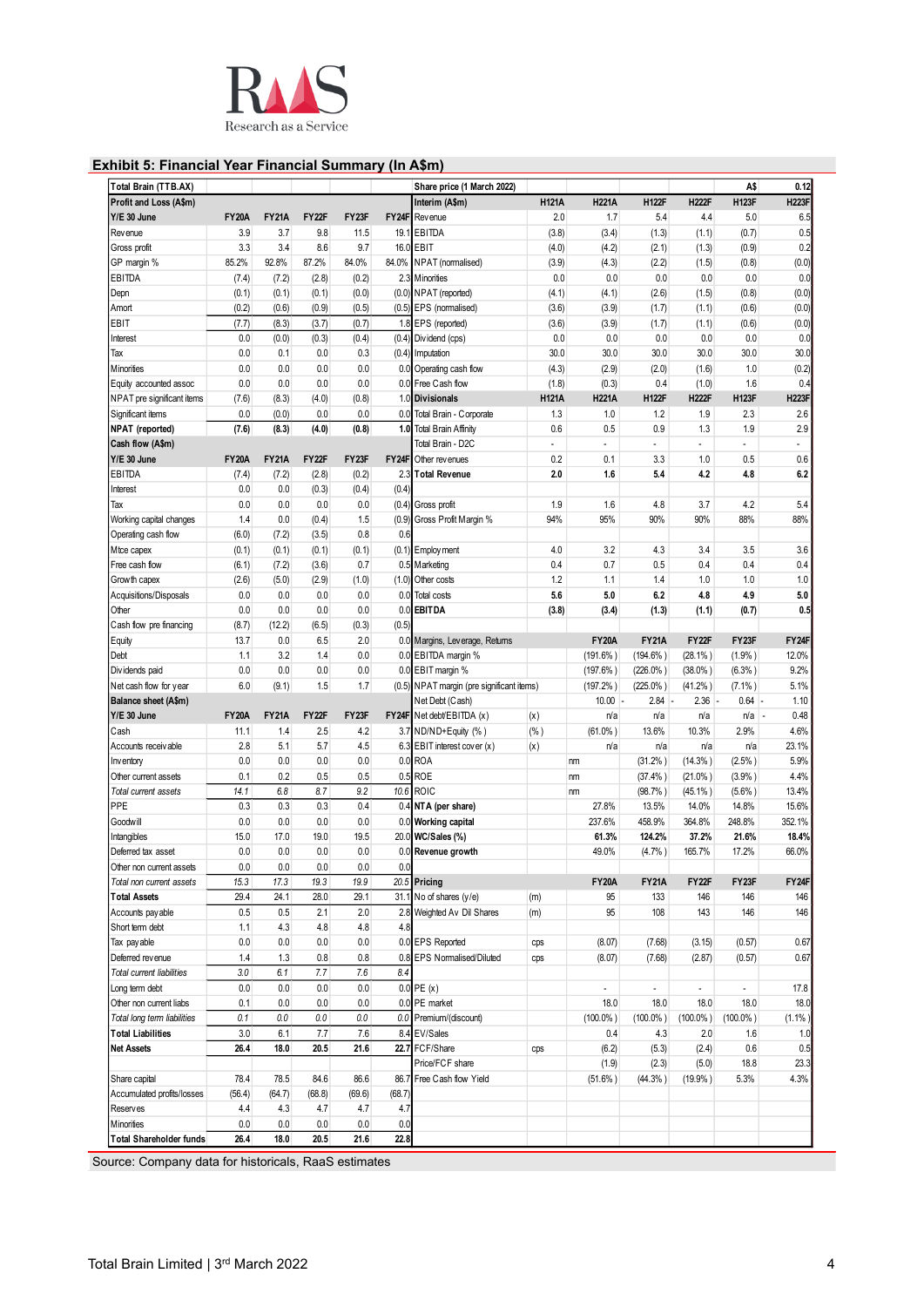

## **Exhibit 6: Calendar Year Financial Summary (in A\$m)**

| Total Brain (ASX:TTB)              |            |              |            |            |            | Share price (1 March 2022)              |                |                          |                |                          | A\$               | 0.12              |
|------------------------------------|------------|--------------|------------|------------|------------|-----------------------------------------|----------------|--------------------------|----------------|--------------------------|-------------------|-------------------|
| Profit and Loss (A\$m)             |            |              |            |            |            | Interim (A\$m)                          | H1CY20A        | <b>H2CY20A</b>           | H1CY21A        | H2CY21F                  | H1CY22F           | H2CY22F           |
| Y/E December 31                    | CY19A      | <b>CY20A</b> | CY21F      | CY22F      |            | CY23F Revenue                           | 1.7            | 2.0                      | 1.7            | 5.4                      | 4.4               | 5.0               |
| Rev enue                           | 2.6        | 3.9          | 3.7        | 9.8        |            | 9.4 EBITDA                              | (3.6)          | (3.8)                    | (3.4)          | (1.3)                    | (1.1)             | (0.7)             |
| Gross profit                       | 2.3        | 3.3          | 3.4        | 8.6        |            | 8.0 EBIT                                | (3.7)          | (4.0)                    | (4.2)          | (2.1)                    | (1.3)             | (0.9)             |
| GP margin %                        | 87.8%      | 85.2%        | 92.8%      | 87.2%      | 84.5%      | NPAT (normalised)                       | (3.7)          | (3.9)                    | (4.3)          | (2.2)                    | (1.5)             | (0.8)             |
| EBITDA                             | (8.1)      | (7.4)        | (7.2)      | (2.4)      |            | (1.7) Minorities                        | 0.0            | 0.0                      | 0.0            | 0.0                      | 0.0               | 0.0               |
| Depn                               | (0.0)      | (0.1)        | (0.1)      | (0.1)      |            | (0.0) NPAT (reported)                   | (3.7)          | (4.1)                    | (4.1)          | (2.6)                    | (1.5)             | (0.8)             |
| Amort                              | (0.4)      | (0.2)        | (0.6)      | (0.9)      |            | (0.5) EPS (normalised)                  | (3.3)          | (3.6)                    | (3.9)          | (1.7)                    | (1.1)             | (0.6)             |
| EBIT                               | (8.5)      | (7.7)        | (8.2)      | (3.4)      | (2.2)      | EPS (reported)                          | (3.3)          | (3.6)                    | (3.9)          | (1.7)                    | (1.1)             | (0.6)             |
| Interest                           | 0.0        | 0.0          | (0.0)      | (0.3)      | (0.4)      | Dividend (cps)                          | 0.0            | 0.0                      | 0.0            | 0.0                      | 0.0               | 0.0               |
| Tax                                | 0.0        | 0.0          | 0.1        | 0.0        |            | 0.3 Imputation                          | 30.0           | 30.0                     | 30.0           | 30.0                     | 30.0              | 30.0              |
| Minorities                         | 0.0        | 0.0          | 0.0        | 0.0        | 0.0        | Operating cash flow                     | (1.7)          | (4.3)                    | (2.9)          | (2.0)                    | (1.6)             | 1.0               |
| Equity accounted assoc             | 0.0        | 0.0          | 0.0        | 0.0        |            | 0.0 Free Cash flow                      | (0.1)          | (1.8)                    | (0.3)          | 0.4                      | (1.0)             | 1.6               |
| NPAT pre significant items         | (8.6)      | (7.6)        | (8.2)      | (3.7)      |            | (2.3) Divisionals                       | <b>H1CY20A</b> | <b>H2CY20A</b>           | <b>H1CY21A</b> | H2CY21F                  | H1CY22F           | H2CY22F           |
| Significant items                  | 0.0        | 0.0          | (0.0)      | (0.4)      |            | 0.0 Total Brain - Corporate             | 1.2            | 1.3                      | 1.0            | 1.2                      | 1.9               | 2.3               |
| <b>NPAT</b> (reported)             | (8.6)      | (7.6)        | (8.2)      | (4.1)      |            | (2.3) Total Brain Affinity              | 0.3            | 0.6                      | 0.5            | 0.9                      | 1.3               | 1.9               |
| Cash flow (A\$m)                   |            |              |            |            |            | Total Brain D2C                         | ä,             | $\overline{\phantom{a}}$ | $\blacksquare$ | $\overline{\phantom{a}}$ | $\sim$            | ÷.                |
| Y/E December 31                    | CY19A      | <b>CY20A</b> | CY21F      | CY22F      | CY23F      | Other revenues                          | 0.2            | 0.2                      | 0.1            | 3.3                      | 1.0               | 0.8               |
| EBITDA                             | (8.1)      | (7.4)        | (7.2)      | (2.4)      | (1.7)      | <b>Total Revenue</b>                    | 1.7            | 2.0                      | 1.7            | 5.4                      | 4.2               | 5.0               |
| Interest                           | 0.0        | 0.0          | 0.0        | (0.3)      | (0.4)      | Gross profit                            | 1.5            | 1.9                      | 1.6            | 4.8                      | 3.7               | 4.2               |
|                                    | 0.0        | 0.0          | 0.0        | 0.0        |            |                                         | 86%            | 92%                      | 95%            | 89%                      | 89%               | 84%               |
| Tax                                |            |              |            |            | 0.0        | Gross Profit Margin %                   |                |                          |                |                          |                   |                   |
| Working capital changes            | 2.5        | 1.4          | 0.0        | (0.8)      | 1.6        |                                         |                |                          |                |                          |                   |                   |
| Operating cash flow                | (5.6)      | (6.0)        | (7.2)      | (3.5)      |            | (0.6) Employment                        | 3.1            | 4.0                      | 3.2            | 4.3                      | 3.4               | 3.5               |
| Mtce capex                         | 0.0        | (0.1)        | (0.1)      | (0.1)      |            | $(0.1)$ Marketing                       | 0.5            | 0.4                      | 0.7            | 0.5                      | 0.4               | 0.4               |
| Free cash flow                     | (5.6)      | (6.1)        | (7.2)      | (3.6)      | (0.7)      | Other costs                             | 1.2            | 1.2                      | 1.1            | 1.4                      | 1.0               | 1.0               |
| Growth capex                       | (2.7)      | (2.6)        | (5.0)      | (2.9)      | (1.0)      | Total costs                             | 4.8            | 5.6                      | 5.0            | 6.2                      | 4.8               | 4.9               |
| Acquisitions/Disposals             | 0.0        | 0.0          | 0.0        | 0.0        | 0.0        |                                         |                |                          |                |                          |                   |                   |
| Other                              | (0.1)      | 0.1          | 0.0        | 0.0        |            | 0.0 EBITDA                              | (3.3)          | (3.8)                    | (3.4)          | (1.3)                    | (1.1)             | (0.7)             |
| Cash flow pre financing            | (8.4)      | (8.6)        | (12.2)     | (6.5)      | (1.7)      |                                         |                |                          |                |                          |                   |                   |
| Equity                             | 6.7        | 13.7         | 0.0        | 6.5        |            | 2.0 Margins, Leverage, Returns          |                | <b>CY19A</b>             | <b>CY20A</b>   | CY21F                    | CY22F             | CY <sub>23F</sub> |
| Debt                               | (0.1)      | 0.0          | 1.1        | 3.2        |            | 1.4 EBITDA margin %                     |                | (312.3% )                | $(191.6\%)$    | $-195%$                  | $-24%$            | $-18%$            |
| Dividends paid                     | 0.0        | 0.0          | 0.0        | 0.0        |            | 0.0 EBIT margin %                       |                | $(328.4\%)$              | $(197.6\%)$    | $-222%$                  | $-34%$            | $-24%$            |
| Net cash flow for year             | (1.8)      | 5.0          | (11.1)     | 3.2        |            | 1.7 NPAT margin (pre significant items) |                | $(329.4\%)$              | $(197.2\%)$    | $-221%$                  | $-38%$            | $-25%$            |
| Balance sheet (A\$m)               |            |              |            |            |            | Net Debt (Cash)                         |                | 5.21                     | $10.00 -$      | 2.84                     | 2.36              | 0.10              |
| Y/E December 31                    | CY19A      | <b>CY20A</b> | CY21F      | CY22F      |            | CY23F Net debt/EBITDA (x)               | (x)            | n/a                      | n/a            | n/a                      | n/a               | n/a               |
| Cash                               | 5.2        | 11.1         | 1.4        | 2.5        |            | 4.9 ND/ND+Equity (%)                    | $(\% )$        | (34.8%)                  | $(61.0\%)$     | 13.6%                    | 10.4%             | (0.5%             |
| Accounts receivable                | 0.8        | 2.8          | 5.1        | 5.7        |            | 3.9 NTA (per share)                     |                | 38.1%                    | 44.9%          | 19.0%                    | 15.3%             | 14.7%             |
| Inventory                          | 0.0        | 0.0          | 0.0        | 0.0        |            | 0.0 Working capital                     |                | 35.3%                    | 237.6%         | 458.9%                   | 364.8%            | 203.9%            |
| Other current assets               | 0.2        | 0.1          | 0.2        | 0.5        | 0.5        | WC/Sales (%)                            |                | 13.6%                    | 61.3%          | 124.2%                   | 37.2%             | 21.6%             |
| Total current assets               | 6.2        | 14.1         | 6.8        | 8.7        | 9.4        | Revenue growth                          |                | (2.2% )                  | 49.0%          | (4.7%                    | 165.7%            | (3.9%)            |
| PPE                                | 0.2        | 0.3          | 0.3        | 0.3        | 0.3        |                                         |                |                          |                |                          |                   |                   |
| Goodwill                           | 0.0        | 0.0          | 0.0        | 0.0        | 0.0        |                                         |                |                          |                |                          |                   |                   |
| Investments                        | 0.0        | 0.0          | 0.0        | 0.0        | 0.0        |                                         |                |                          |                |                          |                   |                   |
| Deferred tax asset                 | 0.0        | 0.0          | 0.0        | 0.0        | 0.0        |                                         |                |                          |                |                          |                   |                   |
| Other non current assets           | 14.9       | 15.0         | 17.1       | 19.0       | 19.3       |                                         |                |                          |                |                          |                   |                   |
| Total non current assets           | 15.2       | 15.3         | 17.3       | 19.3       |            | 19.6 Pricing                            |                | <b>CY19A</b>             | <b>CY20A</b>   | CY21F                    | CY <sub>22F</sub> | CY <sub>23F</sub> |
| <b>Total Assets</b>                | 21.4       | 29.4         | 24.1       | 28.0       |            | 29.0 No of shares (y/e)                 | (m)            | 78                       | 108            | 108                      | 146               | 146               |
| Accounts pay able                  | 0.5        | 0.5          | 0.5        | 2.1        |            | 1.9 Weighted Av Dil Shares              | (m)            | 78                       | 108            | 108                      | 146               | 146               |
| Short term debt                    | 0.0        | 1.1          | 4.3        | 4.8        | 4.8        |                                         |                |                          |                |                          |                   |                   |
| Tax payable                        | 0.0        | 0.0          | 0.0        | 0.0        |            | 0.0 EPS Reported                        | cps            | (13.72)                  | (8.07)         | (7.54)                   | (3.15)            | (1.69)            |
| Deferred rev enue                  | 0.6        | 1.4          | 1.3        | 0.8        |            | 0.8 EPS Normalised/Diluted              | cps            | (13.72)                  | (8.07)         | (7.54)                   | (3.15)            | (1.69)            |
| Total current liabilities          | 1.1        | 3.0          | 6.1        | 7.7        | 7.5        |                                         |                |                          |                |                          |                   |                   |
| Long term debt                     | 0.0        | 0.0          | 0.0        | $0.0\,$    |            | $0.0$ PE $(x)$                          |                |                          | $\mathbf{r}$   | ÷.                       |                   | $\sim$            |
| Other non current liabs            | 0.1        | 0.1          | 0.0        | 0.0        |            | 0.0 PE market                           |                | 18.0                     | 18.0           | 18.0                     | 18.0              | 18.0              |
| Total long term liabilities        | 0.1        | 0.1          | 0.0        | $0.0\,$    | 0.0        | Premium/(discount)                      |                | $(100.0\%)$              | $(100.0\%)$    | $(100.0\%)$              | $(100.0\%)$       | $(100.0\%)$       |
| <b>Total Liabilities</b>           | 1.2        | 3.0          | 6.1        | 7.7        |            | 7.5 EV/Sales                            |                | 6.1                      | 2.0            | 0.8                      | 2.1               | 2.1               |
|                                    | 20.2       | 26.4         | 18.0       | 20.4       |            | 21.5 FCF/Share                          | cps            | (5.0)                    | (5.2)          | (5.4)                    | (4.9)             | (2.4)             |
|                                    |            |              |            |            |            | Price/FCF share                         |                | (2.4)                    | (2.3)          | $(2.2) -$                | $2.5 -$           | 5.0               |
|                                    |            |              |            |            |            |                                         |                |                          |                |                          |                   |                   |
|                                    |            |              |            |            |            |                                         |                |                          |                |                          |                   |                   |
| <b>Net Assets</b><br>Share capital | 64.8       | 78.4         | 78.4       | 84.5       |            | 86.5 Free Cash flow Yield               |                | $(41.6\%)$               | $(43.5\%)$     | $(45.2\%)$               | $(40.5\%)$        | (19.9%            |
| Accumulated profits/losses         | (48.8)     | (56.4)       | (64.7)     | (68.8)     | (69.6)     |                                         |                |                          |                |                          |                   |                   |
| <b>Reserves</b><br>Minorities      | 4.2<br>0.0 | 4.4<br>0.0   | 4.3<br>0.0 | 4.7<br>0.0 | 4.7<br>0.0 |                                         |                |                          |                |                          |                   |                   |

Source: Company data for historicals; RaaS estimates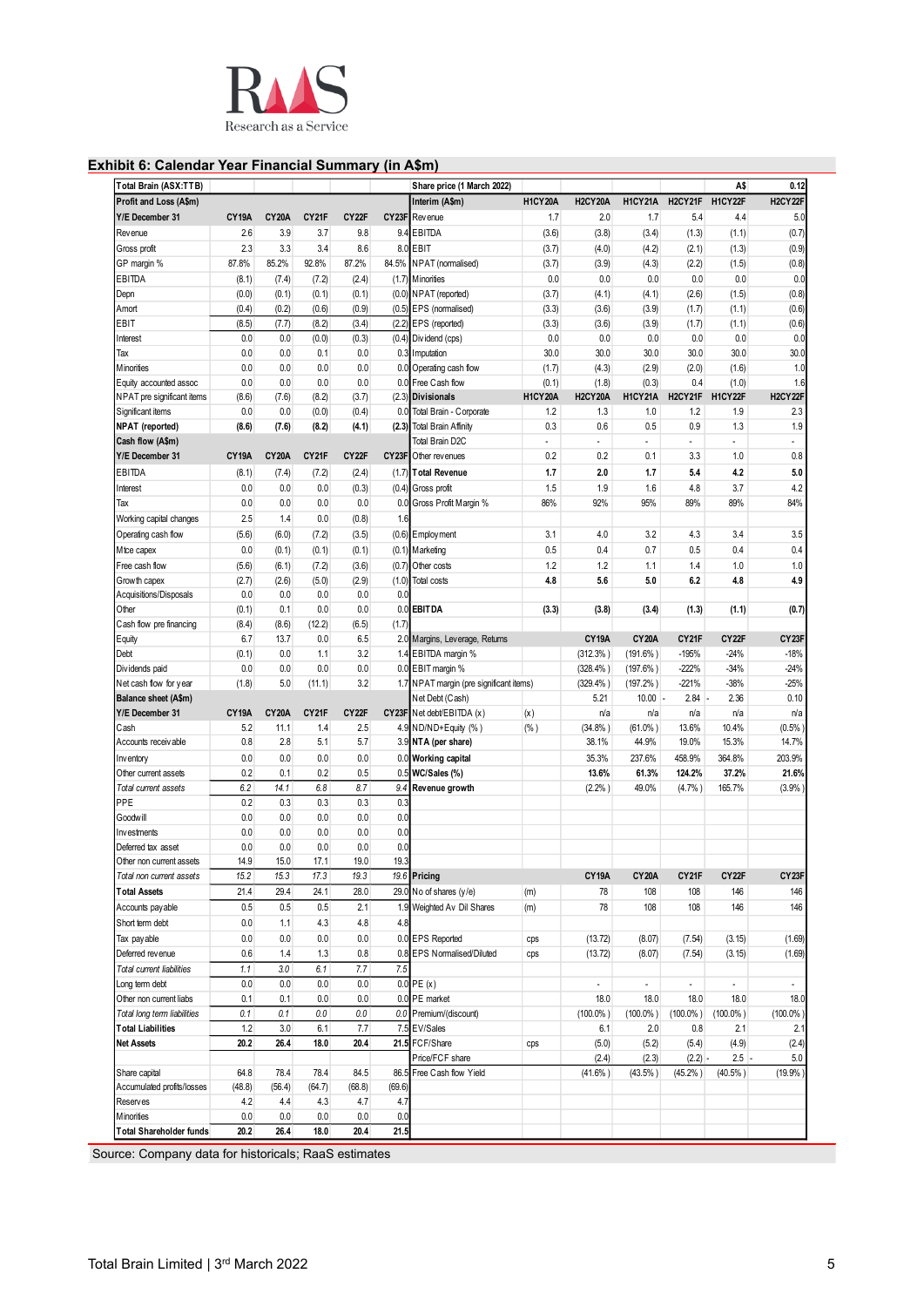

# FINANCIAL SERVICES GUIDE

# **RaaS Advisory Pty Ltd ABN 99 614 783 363 Corporate Authorised Representative, number 1248415**

**of**

**BR SECURITIES AUSTRALIA PTY LTD ABN 92 168 734 530 AFSL 456663**

**Effective Date: 6 th May 2021**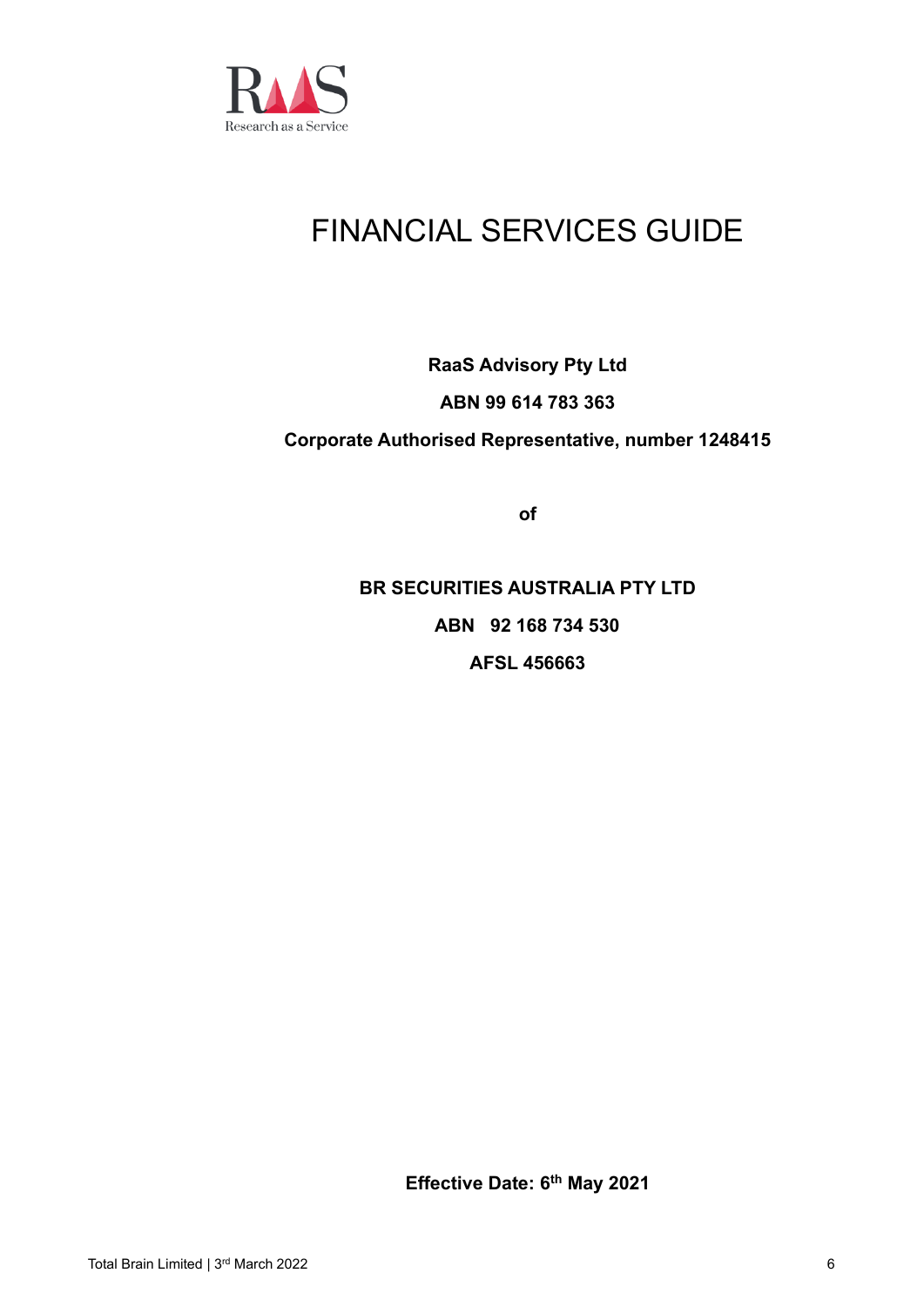

#### **About Us**

BR Securities Australia Pty Ltd (BR) is the holder of Australian Financial Services License ("AFSL") number 456663. RaaS Advisory Pty Ltd (RaaS) is an Authorised Representative (number 1248415) of BR.

This Financial Service Guide (FSG) is designed to assist you in deciding whether to use RaaS's services and includes such things as

- who we are
- our services
- how we transact with you
- how we are paid, and
- complaint processes

Contact Details, BR and RaaS

BR Head Office: Suite 5GB, Level 5, 33 Queen Street, Brisbane, QLD, 4000

RaaS. 20 Halls Road Arcadia, NSW 2159

P: +61 414 354712

E: finola.burke@raasgroup.com

RaaS is the entity providing the authorised AFSL services to you as a retail or wholesale client.

- **What Financial Services are we authorised to provide?** RaaS is authorised to
- provide general advice to retail and wholesale clients in relation to
	- **Securities**
- deal on behalf of retail and wholesale clients in relation to **Securities**

The distribution of this FSG by RaaS is authorized by BR.

#### **Our general advice service**

Please note that any advice given by RaaS is general advice, as the information or advice given will not take into account your particular objectives, financial situation or needs. You should, before acting on the advice, consider the appropriateness of the advice, having regard to your objectives, financial situation and needs. If our advice relates to the acquisition, or possible acquisition, of a particular financial product you should read any relevant Prospectus, Product Disclosure Statement or like instrument. As we only provide general advice we will not be providing a Statement of Advice. We will provide you with recommendations on securities

#### **Our dealing service**

RaaS can arrange for you to invest in securities issued under a prospectus by firstly sending you the offer document and then assisting you fill out the application from if needed.

#### **How are we paid?**

RaaS earns fees for producing research reports. Sometimes these fees are from companies for producing research reports and/or a financial model. When the fee is derived from a company, this is clearly highlighted on the front page of the report and in the disclaimers and disclosures section of the report.

We may also receive a fee for our dealing service, from the company issuing the securities.

#### **Associations and Relationships**

BR, RaaS, its directors and related parties have no associations or relationships with any product issuers other than when advising retail clients to invest in managed funds when the managers of these funds may also be clients of BR. RaaS's representatives may from time-to-time deal in or otherwise have a financial interest in financial products recommended to you but any material ownership will be disclosed to you when relevant advice is provided.

#### **Complaints**

If you have a complaint about our service, you should contact your representative and tell them about your complaint. The representative will follow BR's internal dispute resolution policy, which includes sending you a copy of the policy when required to. If you aren't satisfied with an outcome, you may contact AFCA, see below.

BR is a member of the Australian Financial Complaints Authority (AFCA). AFCA provide fair and independent financial services complaint resolution that is free to consumers.

Website[: www.afca.org.au;](http://www.afca.org.au/) Email: [info@afca.org.au;](mailto:info@afca.org.au) Telephone: 1800931678 (free call)

In writing to: Australian Financial Complaints Authority, GPO Box 3, Melbourne, VIC, 3001.

#### **Professional Indemnity Insurance**

BR has in place Professional Indemnity Insurance which satisfies the requirements for compensation under s912B of the Corporations Act and that covers our authorized representatives.